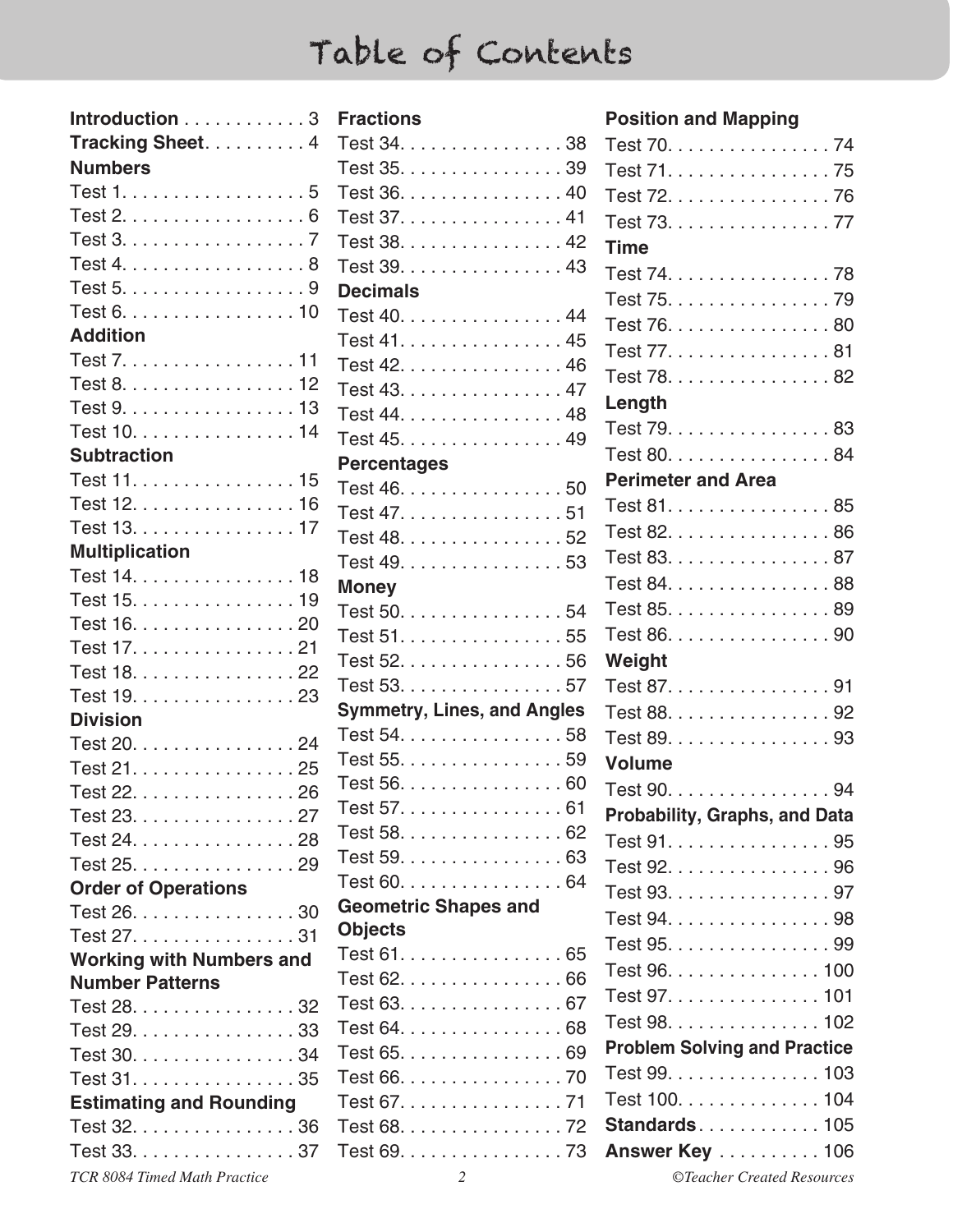# Introduction

The *Minutes to Mastery* series was designed to help students build confidence in their math abilities, and then bring that confidence into testing situations. As students develop fluency with math facts and operations, they improve their abilities to do different types of math problems comfortably and quickly.

Each of the 100 tests in the book has 10 questions in key math areas. Multiple opportunities are presented to solve the standards-based problems and develop speed and fluency. The pages present problems in a variety of ways using different terminology. For example, students might be asked to divide and then later asked to find an equal share. Multiple terms are used to provide additional practice in decoding text for clues. Critical thinking and abstract reasoning play an important role in solving math problems, and practicing skills is imperative.

Keep in mind that timing can sometimes add to the stress of learning. If this is the experience for your math learner(s), focus less on timing in the beginning. As confidence builds, accuracy and speed will follow. Timing can be introduced later.

Following are steps to help you establish a timing system.

# **1.** Allow students to complete a worksheet without officially timing it to get a sense of how long it will take them to complete it. Ideally, you want all ten questions per page to be answered. **2.** Remind students to write their answers legibly. **3.** Allow students to practice using the preferred amount of time before taking a timed test. **4.** Have students take a few timed tests and see how it works. Adjust the time as needed. **5.** Work to improve the number of correct answers within the given time. Remind students that it is important to be accurate—not just fast! **6.** Encourage students to try to do their best each time, to review their results, and to spend time working on areas where they had difficulties.

The section at the bottom of each page can be used to record specific progress on that test, including the time the student started the test, finished the test, the total time taken, how many problems were completed, and how many problems were correct.

A tracking sheet is provided on page 4 of this book. Use the second column to record the number of problems students answered correctly, and the final column to record the score as a percent, the date the test was taken, initials, or anything else that helps you and your students to keep track of their progress.

With practice, all students can begin to challenge themselves to increase their speed while completing problems clearly and accurately.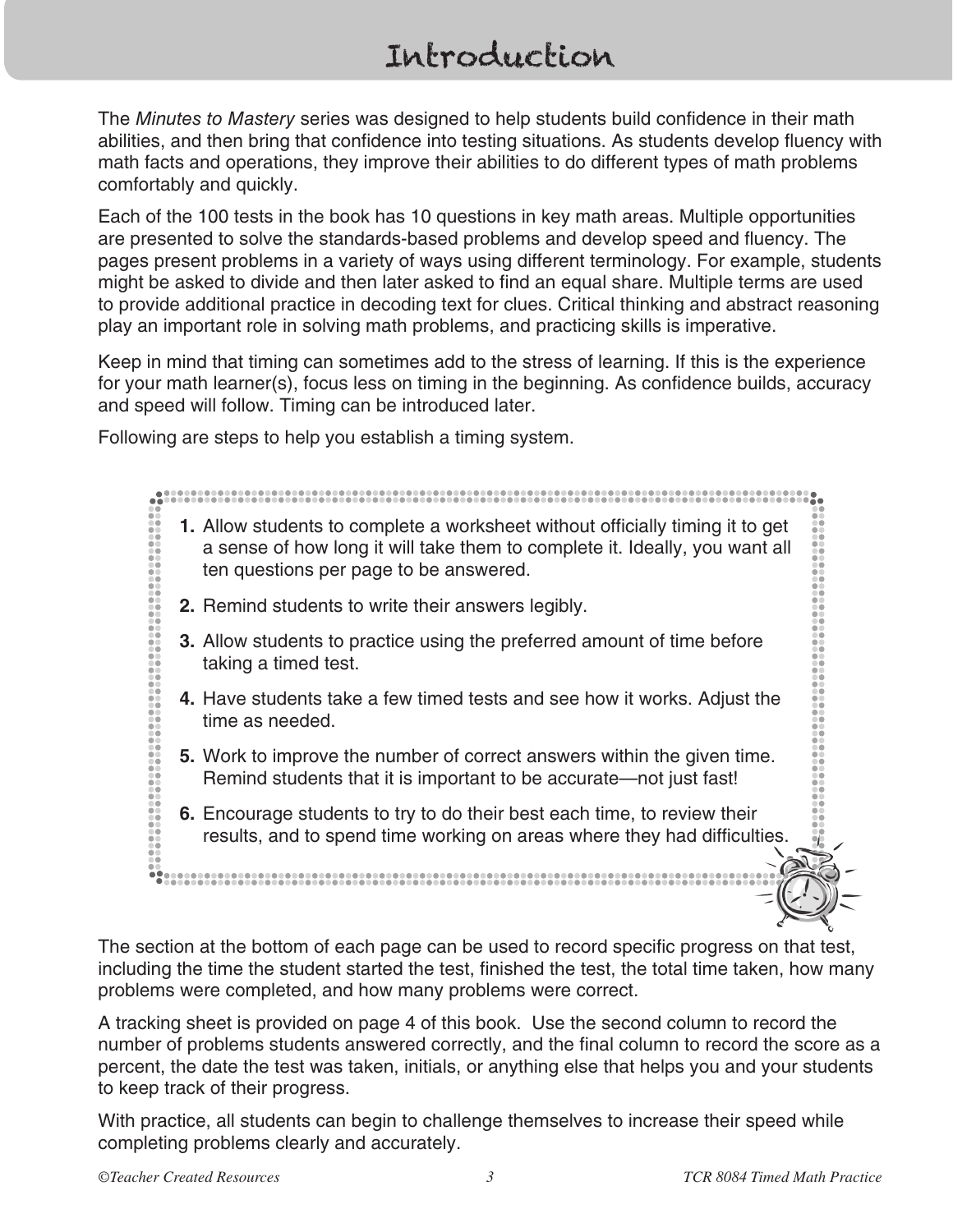| $\overline{\phantom{a}}$ | rasmilitä.<br>$65 -$<br>$\bullet$ | Numbers |
|--------------------------|-----------------------------------|---------|
|                          | Name                              | Date    |

### **Write the next two numbers in each of the following number patterns.**

- **1.** 70, 77, 84, 91, \_\_\_\_\_\_, \_\_\_\_\_\_
- **2.** 103, 106, 109, 112, \_\_\_\_\_\_, \_\_\_\_\_\_

#### **Match each pattern to its rule.**

| 3. 15, 24, 33, 42                                             | $\times$ 3 |
|---------------------------------------------------------------|------------|
| 4. 11, 10 $\frac{3}{4}$ , 10 $\frac{1}{2}$ , 10 $\frac{1}{4}$ | $\div$ 5   |
| 5. 2, 10, 50, 250                                             | $+1.3$     |
| 6. 3, 9, 27, 81                                               | $+9$       |
| 7. 500, 100, 20, 4                                            | $\times 5$ |
| 8. 1.1, 2.4, 3.7, 5.0                                         |            |

### **Write the rule for each of the following patterns.**

**9.** 0.1, 0.2, 0.4, 0.8, 1.6 \_\_\_\_\_\_\_\_\_\_\_\_\_\_\_\_\_\_\_\_

**10.** 50, 48.5, 47, 45.5 **\_\_\_\_\_\_\_\_\_\_\_\_\_\_\_\_\_\_\_\_**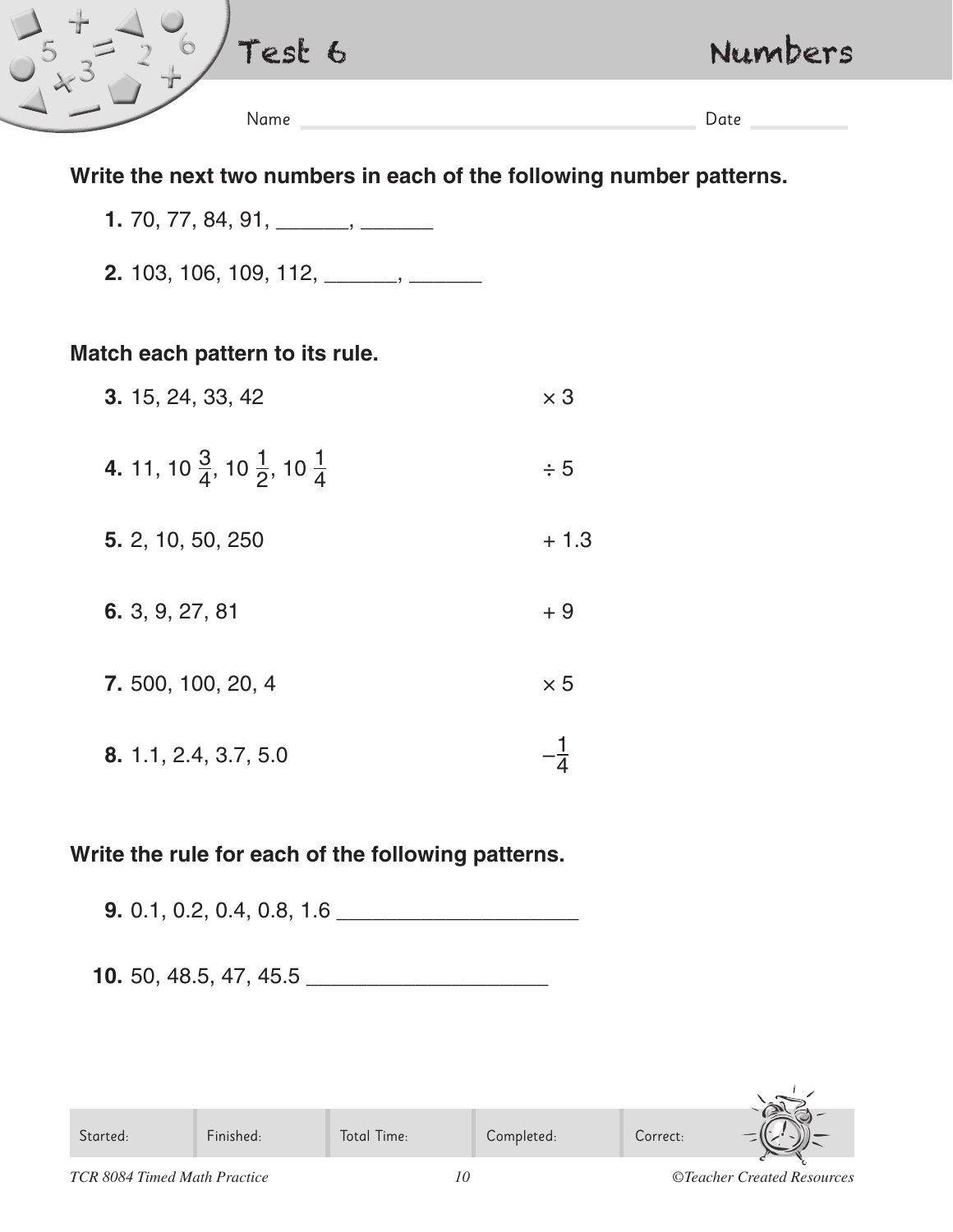

# **Write the mixed fraction for each of the following sets of shaded shapes.**



### **Shade the shapes to show each mixed number.**



## **Change each of the improper fractions to a mixed number.**



# **Write the improper fraction for each of the mixed numbers.**



## **Solve the word problem below.**

**10.** How many eighths did Eric eat if he ate one whole chocolate bar and <sup>5</sup> <sup>8</sup> of another one? \_\_\_\_\_\_\_\_\_\_\_\_\_\_\_\_\_\_\_\_